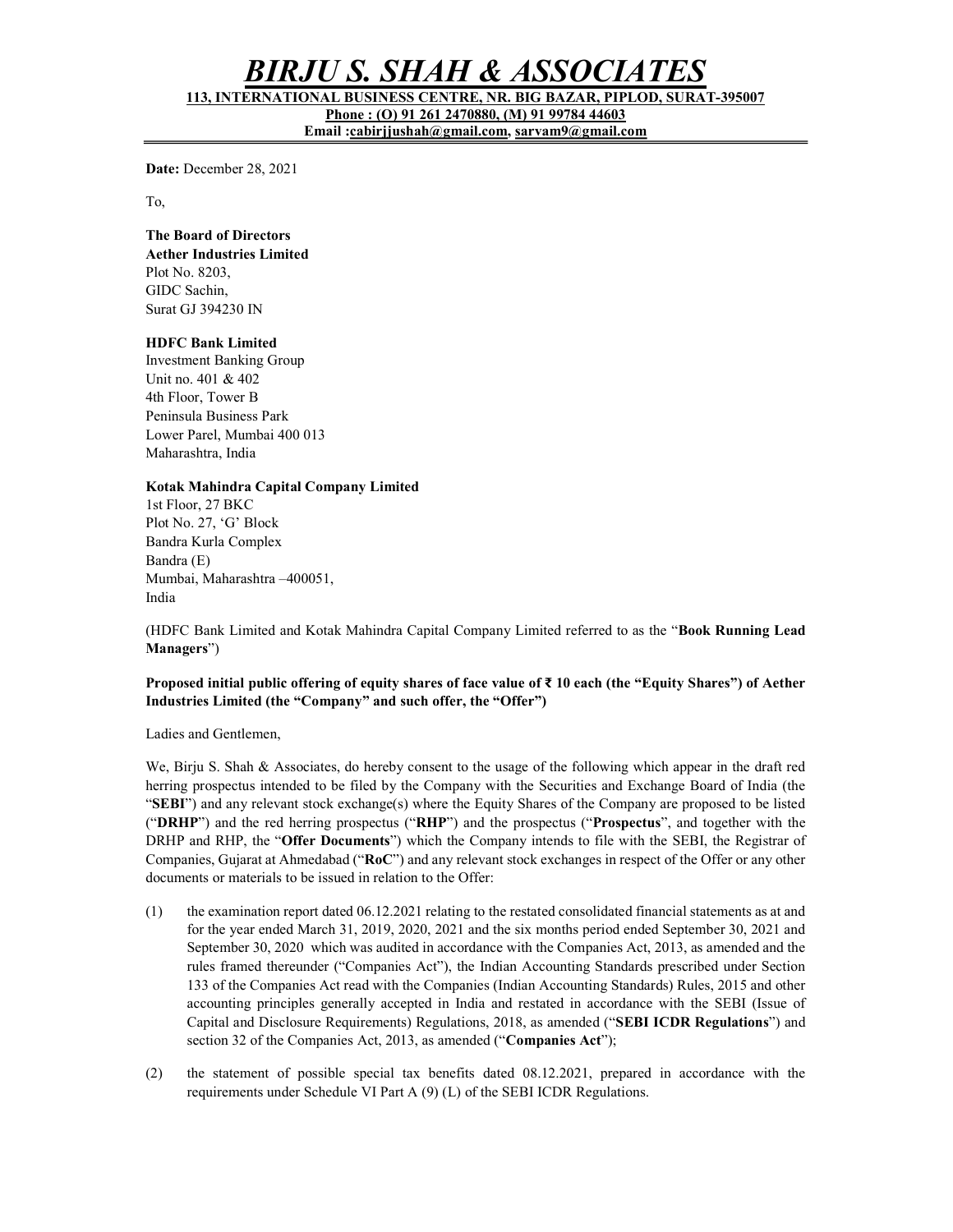We consent to upload on the Company's website the audited standalone financial statements of the Company as audited by us, as of and for the fiscal March 31, 2019, 2020, and 2021 and the six months period ended September 30, 2021 and the respective audit reports thereto.

We also consent to the references to us as "Auditors" or "Statutory Auditors" under the sections "Definitions and Abbreviations", "General Information" and any other sections in the Offer Documents and references to us as "Experts" as defined under Section 2(38) of the Companies Act to the extent and in our capacity as the statutory auditor of the Company and in respect of our reports and statement of tax benefits issued by us included in the Offer Documents of the Company.

The following information in relation to us may be specifically disclosed:

- Statutory Auditor's name: Birju S. Shah & Associates
- Address: 113, International Business Centre, Nr. Big Bazar, Surat-395007.
- Telephone number: Mo. -9825167067, Direct- 0261 2220900
- Email: cabirjjushah@gmail.com
- Firm registration number: 131554W
- Peer review certificate number: 013598
- Expiry date of the peer review certificate: 30.09.2024

We further consent to be named as an "expert" as defined under Section 2(38) of the Companies Act read with Section 26 of the Companies Act, as statutory auditors of the Company and in relation to the Restated Consolidated Financial Statements and our report thereon, and the statement of possible special tax benefits included in the Offer Documents. We confirm that the information in this certificate is true and correct and there is no untrue statement or omission which would render the contents of this certificate misleading in its form or context.

We are not and have not been engaged or interested in the formation or promotion or management of the Company.

We confirm that we shall not withdraw this consent before delivery of a copy of the Draft Red Herring Prospectus, Red Herring Prospectus and Prospectus with the SEBI and the stock exchanges.

This certificate may be relied upon by the Company, the Book Running Lead Managers, and the legal counsels appointed by the Company and the Book Running Lead Managers in relation to the Offer. We hereby consent to extracts of, or reference to, this certificate being used in the Offer Documents or any other documents in connection with the Offer. We also consent to the submission of this certificate as may be necessary, to any regulatory or statutory authority and/or for the records to be maintained by the Book Running Lead Managers in connection with the Offer and in accordance with applicable law.

We confirm that we will immediately communicate any changes in writing in the above information to the Book Running Lead Managers until the date when the Equity Shares allotted and transferred in the Offer commence trading on the relevant stock exchanges. In the absence of any such communication from us, Book Running Lead Managers and the legal advisors, each to the Company and the Book Running Lead Managers, can assume that there is no change to the above information.